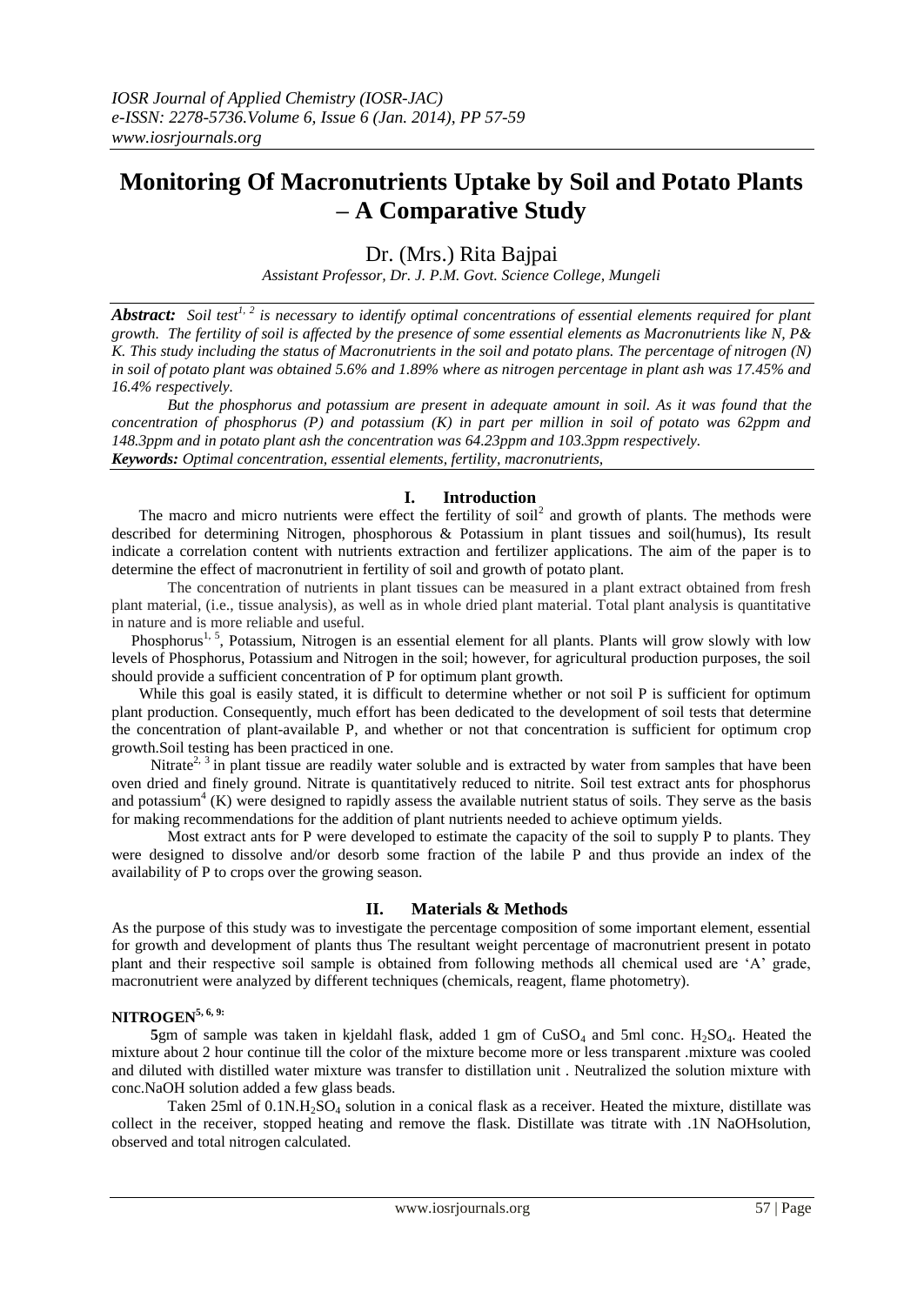## **PHOSPHORUS7, 10:**

1 gm of dried powered sample was digested with 30 ml of 10% H2SO4 for half an hour on a water bath. The content filtrated and filtrate was transferred to beaker and 10 ml of conc.  $HNO<sub>3</sub>$  were added to it. Mixture was warmed after stirring .The precipitate of ammonium phosphomolybdate so obtained was filtered through whatman filter paper no.44 and washed with dilute potassium nitrate solution. This precipitate was then dissolved in excess of N/10 standard NaOH solution and the excess alkali was titrated with N/10 standard HCl using phenolphthalein as indicator. Form the titer value, phosphorus content was determined.

### **POTASSIUM<sup>8</sup> :**

*Woodruffs method* **-**5g of soil were taken in 100 ml screw capped bottle and 1.5ml of distilled water was added to it and was kept undisturbed overnight .35ml of 0.01m CaCl<sub>2</sub> solution was added to it and contents were properly shaken for 1 hour and were filtered .K contents in the soil were determine using flame photometer which was calibrated with  $0.01$ m CaCl<sub>2</sub> solution.

 Macronutrients in plant ash were analyzed by digestion followed by distillation of dry plants. N, P & K were analyzed by kjeldahl method, Spectrophotometric method & by flame photometer respectively

|             | Macro Nutrients |                 |                 |  |
|-------------|-----------------|-----------------|-----------------|--|
| Industries  | Nitrogen $(\%)$ | Phosphorus(ppm) | Potassium (ppm) |  |
|             | 4.88            | 60.2            | 148.3           |  |
| SEML        | 5.8             | 62.6            | 148             |  |
| <b>NICO</b> | 4.6             | 61.9            | 148.2           |  |

Table 1: macro nutrients of soil samples of potato plant



Graph-1 macro nutrients of soil samples of potato plant

| $S$ . no.       | <b>Macro Nutrients</b> |                        |                |                         |  |
|-----------------|------------------------|------------------------|----------------|-------------------------|--|
|                 | Nitrogen (%)           | Phosphorus             |                | Potassium(ppm)          |  |
| 1)              | 17.45                  | 64.23                  | 103.3          |                         |  |
| 2)              | 17.36                  | 64.01                  | 103.2          |                         |  |
| $\overline{3)}$ | 17.48                  | 64.22                  | 103.3          |                         |  |
|                 | 350<br>300<br>250      |                        |                |                         |  |
|                 | 200<br>150             |                        |                |                         |  |
|                 | 100                    |                        |                | $\triangle$ 3)<br>$-2)$ |  |
|                 | 50                     |                        |                |                         |  |
|                 | $\boldsymbol{0}$       |                        |                | $-1)$                   |  |
|                 | Nitrogen(%)            | Phosphorus             | Potassium(ppm) |                         |  |
|                 |                        | <b>Macro Nutrients</b> |                |                         |  |

Table 2: macro nutrient of samples potato plant ash

Graph-2 macro nutrients of samples of potato plant ash